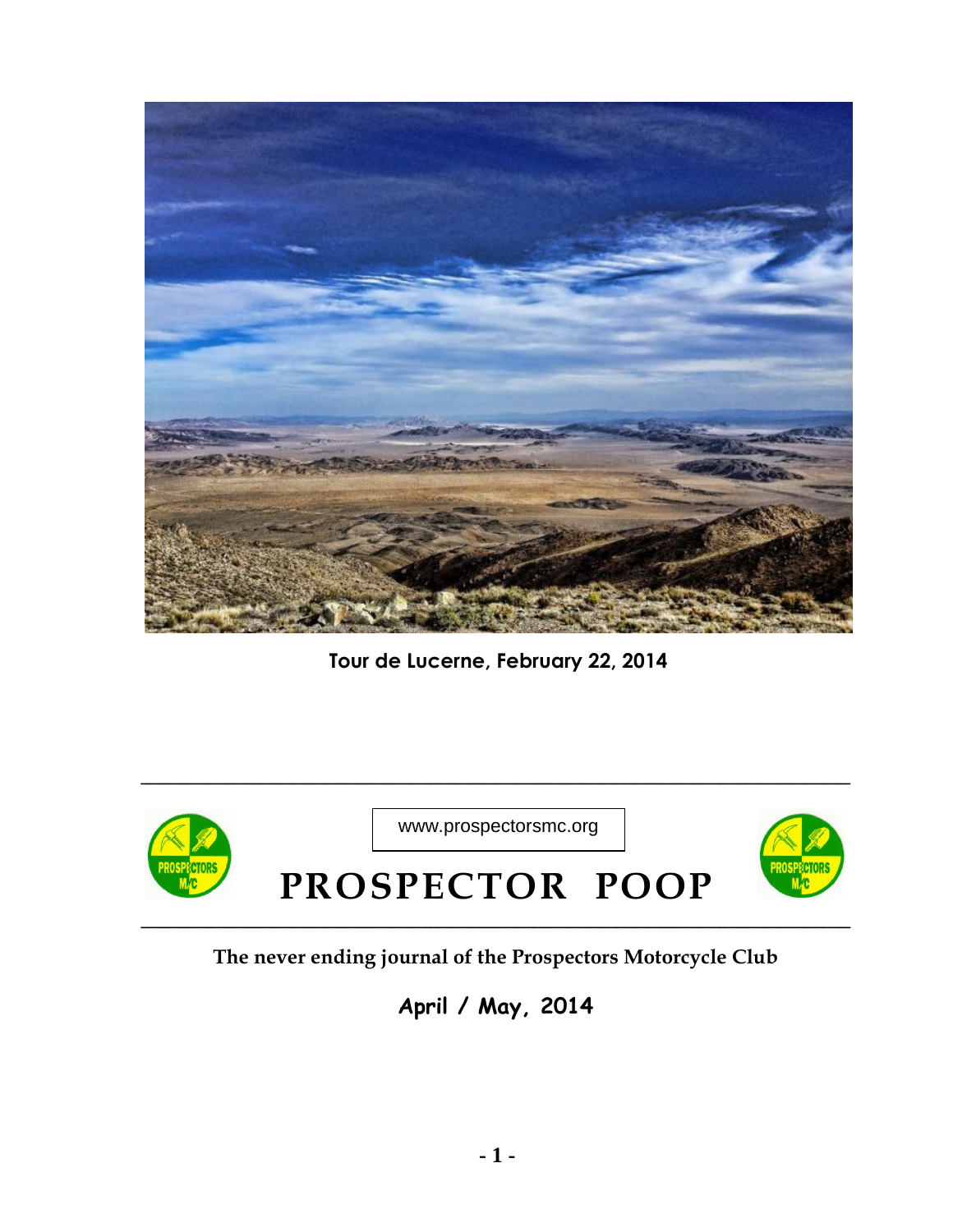

**"You should do at least one thing every day that scares you."**

-- quote from Kurt Caselli

**EFM: Our 2014 Easter Field Meet will be April 19 and 20 at Prospector Camp off of Hwy 395 across from the El Pasos. All the usual good stuff, plus…** 

**We will be placing and dedicating the memorial plaque for Kurt Caselli on Saturday afternoon at 2:00 or 3:00 o'clock or thereabouts. We will also be placing and dedicating a memorial plaque for the Dudek family dog, Sally.** 



**Tour de Lucerne**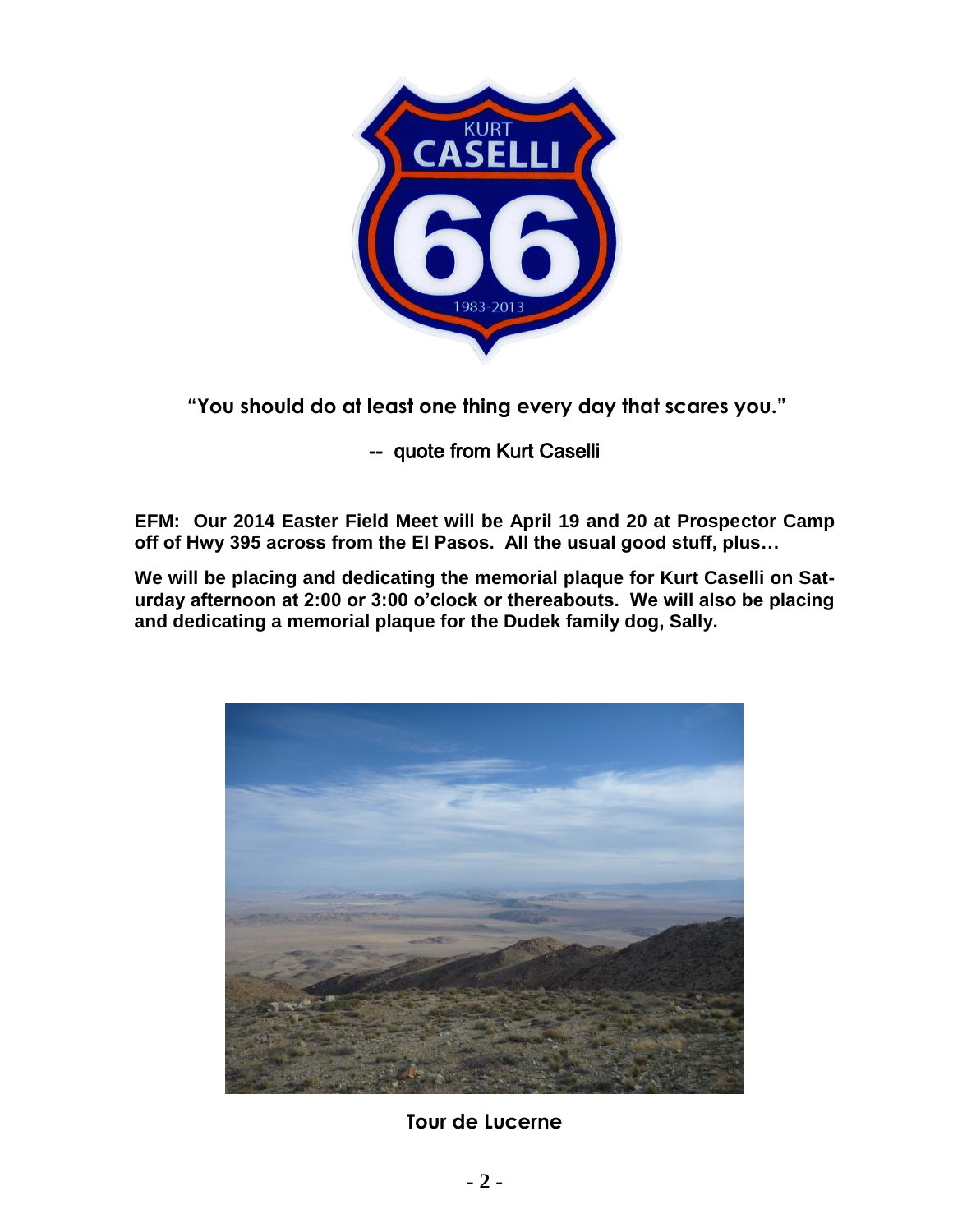**TOUR de LUCERNE: Doug took our club for a ride and this is his report >**

**On Saturday, February 22, 2014, a group of Prospectors did a final Tour de Lucerne / Johnson Valley before the Marines lock US out of the "Exclusive Use Area!" I wanted to see some of the great areas and landmarks one more time, and show some of the Kids what is there and what WE lost.** 

**I laid out an 80 mile loop that started and ended at Soggy. We made the 80 mile loop not going back to the trucks.**

**We headed East and to the current Marine base boundary line, played in the sand dunes, up and around the Desert MC sand slide, through the cool canyons and little trails. We headed to the KX500 and found a few additions to the "ROCK!"... Some good people remembered by their friends! We headed north and out to Bessemer Mine, up the little washes and canyons while riding some great single track over to the petraglyphs and up to Rodman Mountain lookout.** 

**Rodman Lookout really shows what we have lost!** 

**We had a great day and saw some amazing sites and land that, most likely, we will never see again. I suggest anyone who wants to see this area to do it now, before it's too late and gone forever!** 

**I have the GPS track I made before the ride if someone wants to do this ride. We made a couple of deviations, but if you know the area, it's no problem to make a few mods and see some of your own highlights. A great last look.** 

# **Doug**

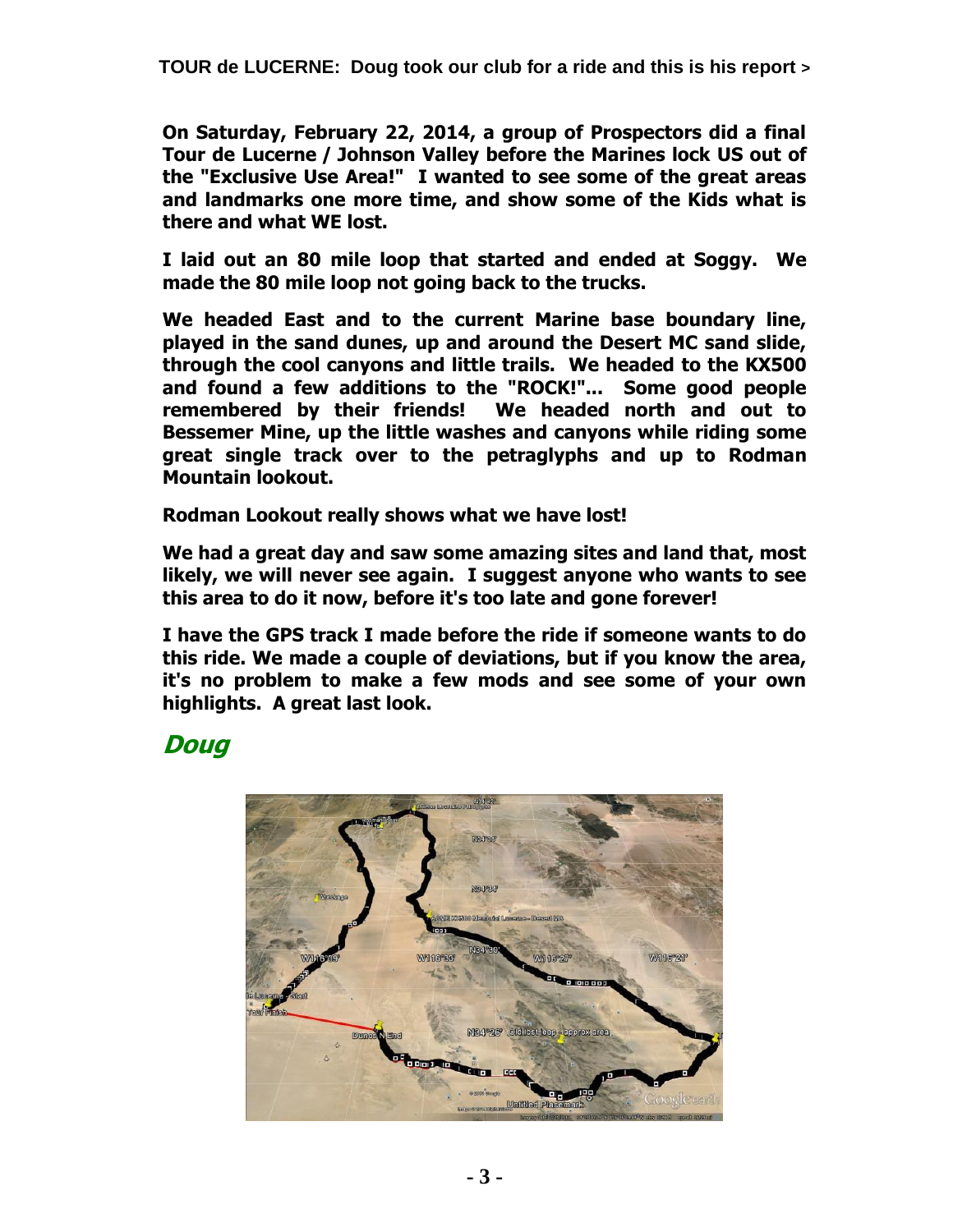





**Tour de Lucerne -- end of the ride**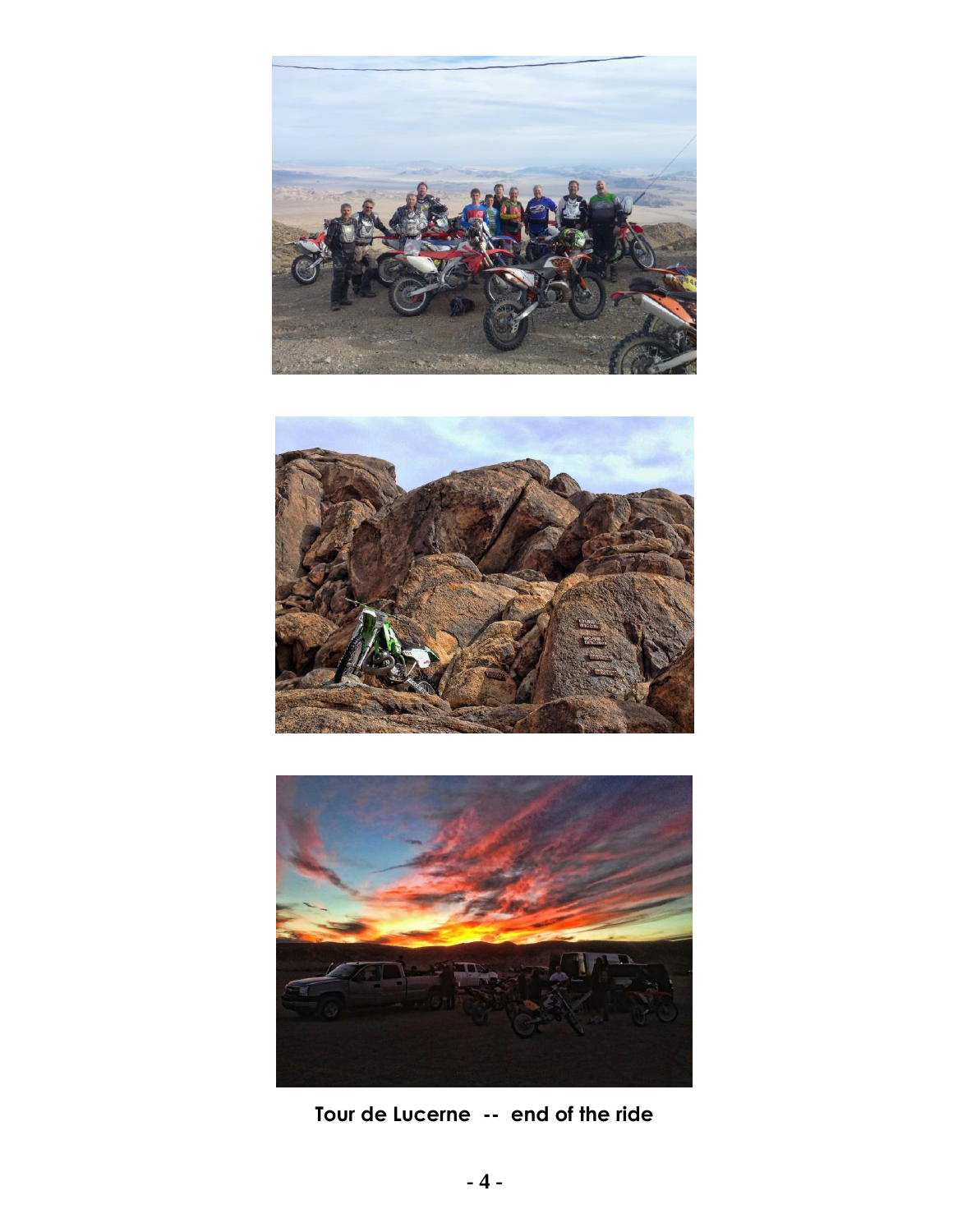**PRIARIE DOGS GP: March 1 and 2 at Glen Helen, Big 6 GP Series Round 2. This one was wet and muddy!** 

| Race 2, Saturday:         |                                       |
|---------------------------|---------------------------------------|
| <b>Steve Bebeck</b>       | 2 <sup>nd</sup> Masters Expert        |
| <b>Max Hintz</b>          | 1 <sup>st</sup> Mini Beginner         |
| <b>Ted Tweet</b>          | 4 <sup>th</sup> Classic Expert        |
| <b>Mike Palmer</b>        | 2 <sup>nd</sup> Classic Intermediate  |
| <b>Hana Hintz</b>         | 3 <sup>rd</sup> Woman Novice          |
| (plus 2 Prospector DNF's) |                                       |
| Race 4, Saturday:         |                                       |
| <b>Steve Bebeck</b>       | 8 <sup>th</sup> Magnum Open Expert    |
| <b>Ron Kupke</b>          | 12 <sup>th</sup> Magnum Open Expert   |
| (plus 1 Prospector DNF)   |                                       |
| Race 6, Saturday:         |                                       |
| <b>Logan Tweet</b>        | 5 <sup>th</sup> WCGP 200 Intermediate |
|                           |                                       |
| Race 7, Saturday:         |                                       |
| <b>Max Hintz</b>          | 1 <sup>st</sup> WCGP 200 Beginner     |
| (plus 1 Prospector DNF)   |                                       |
| Race 10, Sunday:          |                                       |
| <b>Hayden Hintz</b>       | 5 <sup>th</sup> Super Mini Advanced   |
| <b>Will Levine</b>        | 1st Super Mini Novice                 |
| <b>Max Hintz</b>          | 10 <sup>th</sup> Super Mini Novice    |
| Race 14, Sunday:          |                                       |
| <b>Hayden Hintz</b>       | 2 <sup>nd</sup> 200 Novice            |
| <b>Will Levine</b>        | 6 <sup>th</sup> 200 Novice            |
| <b>Max Hintz</b>          | 1 <sup>st</sup> 200 Beginner          |
| Race 15, Sunday:          |                                       |
| <b>Jeremy Doerksen</b>    | 6 <sup>th</sup> Open Expert           |
| <b>Logan Tweet</b>        | 1 <sup>st</sup> 200 Intermediate      |
|                           |                                       |

**In Race 15, Logan's margin of victory was one second over the 2nd place rider in his class! Mud racing at its best.**